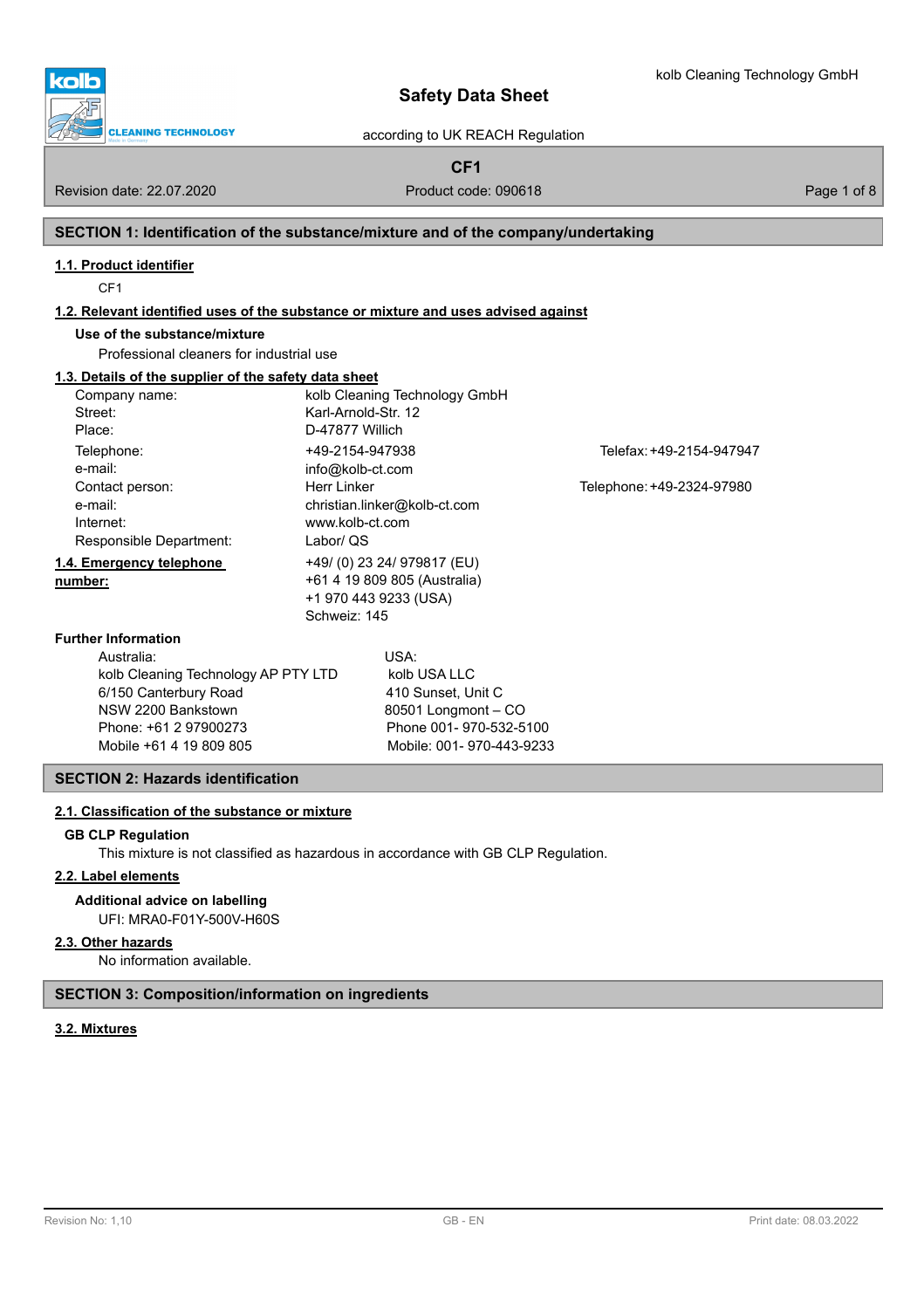

according to UK REACH Regulation

**CF1**

Revision date: 22.07.2020 **Product code: 090618** Product code: 090618 Page 2 of 8

## **Hazardous components**

| CAS No     | Chemical name                                                |              |                 | Quantity  |
|------------|--------------------------------------------------------------|--------------|-----------------|-----------|
|            | EC No                                                        | Index No     | <b>REACH No</b> |           |
|            | <b>GHS Classification</b>                                    |              |                 |           |
| 112-34-5   | 2-(2-butoxyethoxy)ethanol; diethylene glycol monobutyl ether |              |                 | $1 - 5\%$ |
|            | 203-961-6                                                    | 603-096-00-8 |                 |           |
|            | Eye Irrit. 2; H319                                           |              |                 |           |
| 9043-30-5  | Isotridecanol, ethoxylated                                   |              |                 | $1 - 5\%$ |
|            |                                                              |              |                 |           |
|            | Acute Tox. 4, Acute Tox. 4, Eye Dam. 1; H312 H302 H318       |              |                 |           |
| 68154-97-2 | Alcohols, C10-12, ethoxylated propoxylated                   |              | $1 - 5%$        |           |
|            | 935-890-8                                                    |              |                 |           |
|            | Eye Irrit. 2; H319                                           |              |                 |           |

Full text of H and EUH statements: see section 16.

## **Labelling for contents according to Regulation (EC) No 648/2004**

< 5 % non-ionic surfactants.

# **SECTION 4: First aid measures**

# **4.1. Description of first aid measures**

## **After inhalation**

Provide fresh air.

## **After contact with skin**

Wash with plenty of water. Take off contaminated clothing and wash it before reuse.

## **After contact with eyes**

Rinse immediately carefully and thoroughly with eye-bath or water.

## **After ingestion**

Rinse mouth immediately and drink plenty of water.

## **4.2. Most important symptoms and effects, both acute and delayed**

No information available.

## **4.3. Indication of any immediate medical attention and special treatment needed**

Treat symptomatically.

## **SECTION 5: Firefighting measures**

## **5.1. Extinguishing media**

#### **Suitable extinguishing media**

Co-ordinate fire-fighting measures to the fire surroundings.

## **5.2. Special hazards arising from the substance or mixture**

Non-flammable.

## **5.3. Advice for firefighters**

In case of fire: Wear self-contained breathing apparatus.

## **Additional information**

Collect contaminated fire extinguishing water separately. Do not allow entering drains or surface water.

## **SECTION 6: Accidental release measures**

## **6.1. Personal precautions, protective equipment and emergency procedures**

Use personal protection equipment.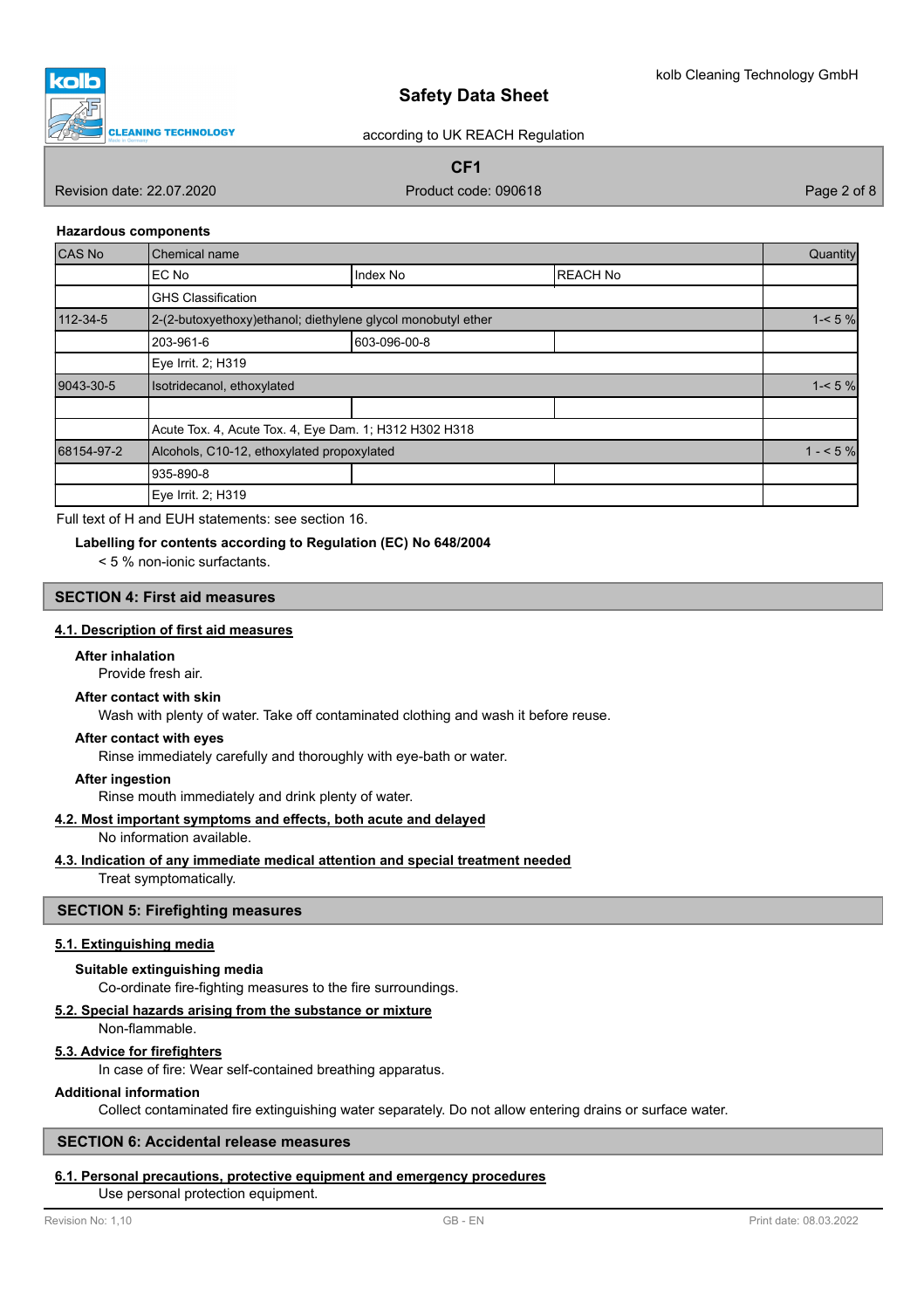# **CLEANING TECHNOLOGY**

# **Safety Data Sheet**

according to UK REACH Regulation

**CF1**

Revision date: 22.07.2020 **Product code: 090618** Product code: 090618 Page 3 of 8

## **6.2. Environmental precautions**

Do not allow to enter into surface water or drains.

## **6.3. Methods and material for containment and cleaning up**

Absorb with liquid-binding material (sand, diatomaceous earth, acid- or universal binding agents). Treat the recovered material as prescribed in the section on waste disposal.

## **6.4. Reference to other sections**

Safe handling: see section 7 Personal protection equipment: see section 8 Disposal: see section 13

## **SECTION 7: Handling and storage**

#### **7.1. Precautions for safe handling**

#### **Advice on safe handling**

No special measures are necessary.

# **Advice on protection against fire and explosion**

No special fire protection measures are necessary.

## **7.2. Conditions for safe storage, including any incompatibilities**

## **Requirements for storage rooms and vessels**

Keep container tightly closed.

#### **Hints on joint storage**

No special measures are necessary.

## **7.3. Specific end use(s)**

Professional cleaners for industrial use

# **SECTION 8: Exposure controls/personal protection**

## **8.1. Control parameters**

## **Exposure limits (EH40)**

| <b>CAS No</b> | Substance                 | ppm             | mg/m <sup>3</sup> | fibres/ml | Category      | Origin |
|---------------|---------------------------|-----------------|-------------------|-----------|---------------|--------|
| 112-34-5      | 2-(2-Butoxyethoxy)ethanol | 10I             | 67.5              |           | TWA(8 h)      | WEL    |
|               |                           | 15 <sub>l</sub> | 101.2             |           | STEL (15 min) | WEL    |

## **8.2. Exposure controls**

## **Protective and hygiene measures**

Take off contaminated clothing. Wash hands before breaks and after work. When using do not eat or drink.

#### **Eye/face protection**

Wear eye/face protection.

## **Hand protection**

When handling with chemical substances, protective gloves must be worn with the CE-label including the four control digits. The quality of the protective gloves resistant to chemicals must be chosen as a function of the specific working place concentration and quantity of hazardous substances. For special purposes, it is recommended to check the resistance to chemicals of the protective gloves mentioned above together with the supplier of these gloves.

## **Skin protection**

Wear suitable protective clothing.

## **Respiratory protection**

In case of inadequate ventilation wear respiratory protection.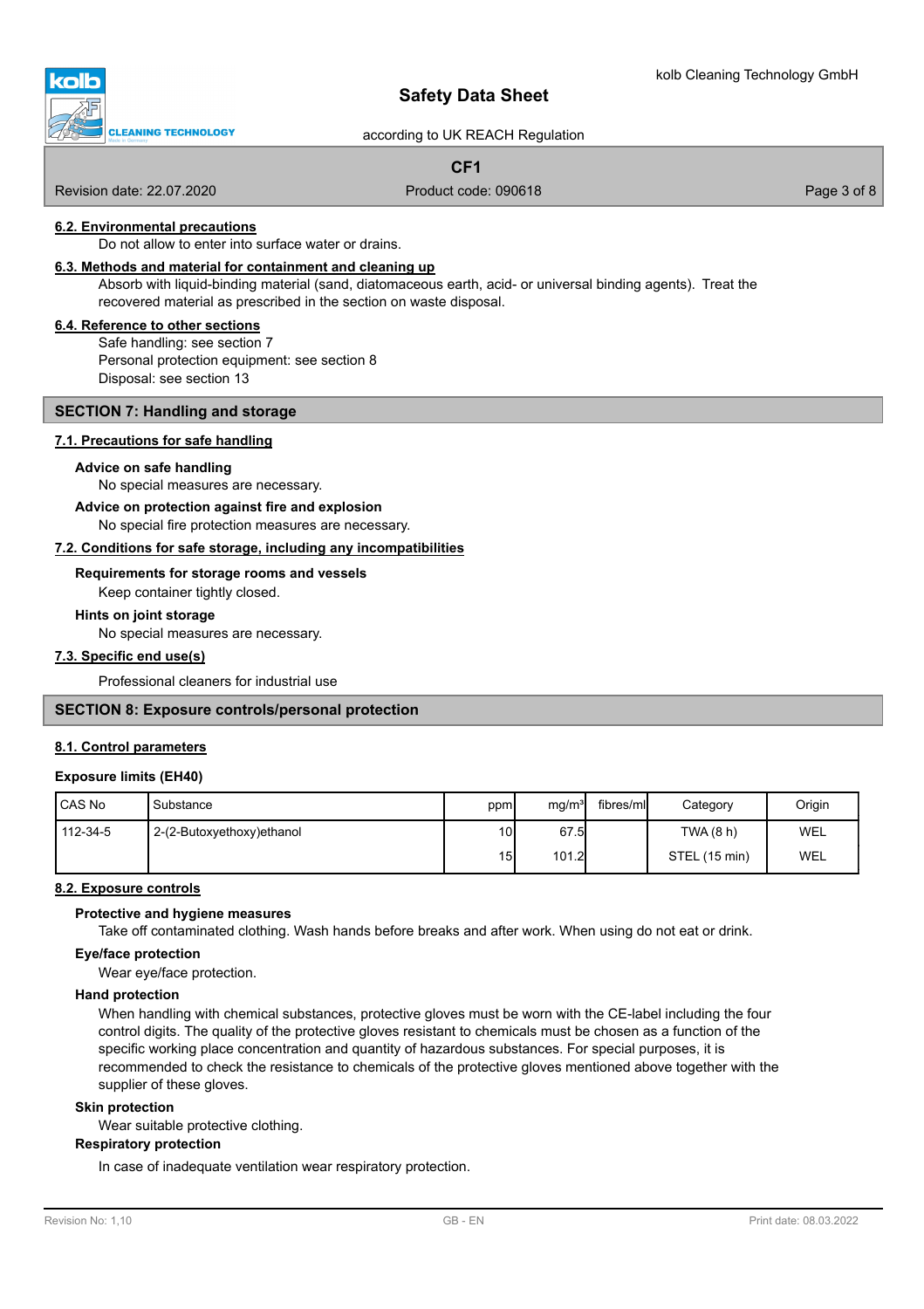

# m **CLEANING TECHNOLOGY**

# **Safety Data Sheet**

according to UK REACH Regulation

# **CF1**

Revision date: 22.07.2020 **Product code: 090618** Product code: 090618 Page 4 of 8

**SECTION 9: Physical and chemical properties**

# colourless Physical state: Liquid Colour: **9.1. Information on basic physical and chemical properties** Odour: specific pH-Value (at  $20 °C$ ): 10,9 **Changes in the physical state** Melting point/freezing point: not determined Boiling point or initial boiling point and 100 °C boiling range: Flash point: **Flash point:**  $[$ See also  $9.2]$   $^{\circ}$ C **Flammability** Solid: **not applicable** the state of the state of the state of the state of the state of the state of the state of the state of the state of the state of the state of the state of the state of the state of the state of the Gas: **not applicable**  $\overline{a}$ Lower explosion limits: not determined Upper explosion limits:  $\Box$ **Self-ignition temperature** Solid: example a structure of the structure of the structure of the structure of the structure of the structure of the structure of the structure of the structure of the structure of the structure of the structure of the s Gas: **Gast** Contract Contract Contract Contract Contract Contract Contract Contract Contract Contract Contract Contract Contract Contract Contract Contract Contract Contract Contract Contract Contract Contract Contract Con Decomposition temperature: not determined Not oxidising. **Oxidizing properties** Vapour pressure: not determined Density (at 20 °C): 1,026 g/cm<sup>3</sup> Water solubility: easily soluble to the solubility: **Solubility in other solvents** not determined Partition coefficient n-octanol/water: not determined Viscosity / kinematic: 32 mm²/s (at 20 °C) Relative vapour density: not of the state of the state of the state of the state of the state of the state of the state of the state of the state of the state of the state of the state of the state of the state of the stat Evaporation rate: not determined by the state of the state of the state of the state of the state of the state of the state of the state of the state of the state of the state of the state of the state of the state of the **9.2. Other information** Solid content: not determined not subject to the requirements of § 4 of the Hazardous Substances Ordinance (GefStoffV)

# **SECTION 10: Stability and reactivity**

# **10.1. Reactivity**

No hazardous reaction when handled and stored according to provisions.

# **10.2. Chemical stability**

The product is stable under storage at normal ambient temperatures.

## **10.3. Possibility of hazardous reactions**

No known hazardous reactions.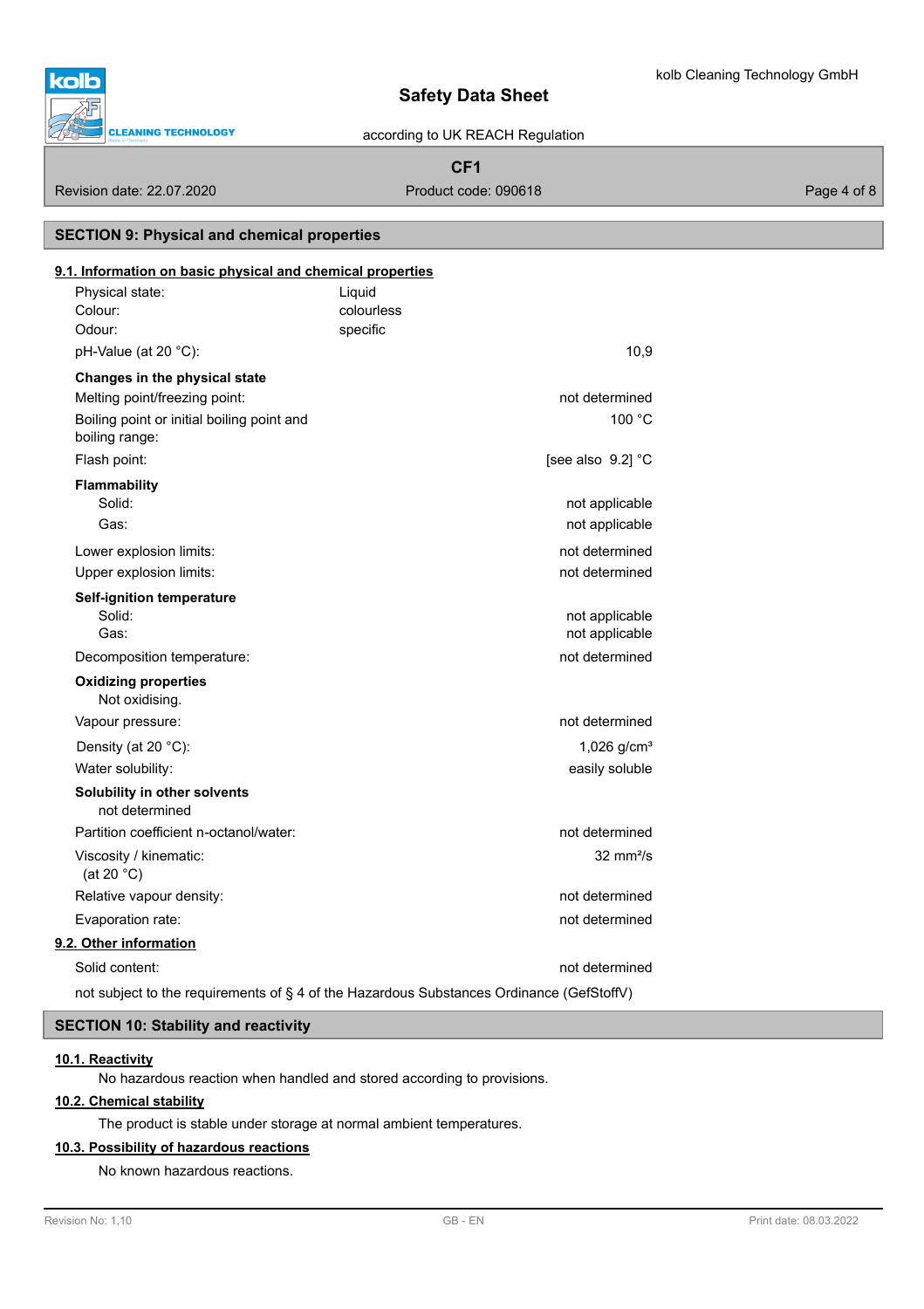**CLEANING TECHNOLOGY** 

# according to UK REACH Regulation

# **CF1**

Revision date: 22.07.2020 **Product code: 090618** Product code: 090618 Page 5 of 8

# **10.4. Conditions to avoid**

none

# **10.5. Incompatible materials**

No information available.

# **10.6. Hazardous decomposition products**

No known hazardous decomposition products.

#### **SECTION 11: Toxicological information**

## **11.1. Information on toxicological effects**

#### **Acute toxicity**

Based on available data, the classification criteria are not met.

| CAS No         | Chemical name                                                 |                           |       |              |                  |        |
|----------------|---------------------------------------------------------------|---------------------------|-------|--------------|------------------|--------|
|                | Exposure route                                                | Dose                      |       | Species      | Source           | Method |
| $112 - 34 - 5$ | 2-(2-butoxyethoxy) ethanol; diethylene glycol monobutyl ether |                           |       |              |                  |        |
|                | oral                                                          | LD <sub>50</sub><br>mg/kg | 5660  | Rat          |                  |        |
|                | dermal                                                        | LD50<br>mg/kg             | 4120  | Rabbit       |                  |        |
| 9043-30-5      | Isotridecanol, ethoxylated                                    |                           |       |              |                  |        |
|                | oral                                                          | <b>ATE</b><br> mg/kg      | 500   |              |                  |        |
|                | dermal                                                        | <b>ATE</b><br>mg/kg       | 1100  |              |                  |        |
| 68154-97-2     | Alcohols, C10-12, ethoxylated propoxylated                    |                           |       |              |                  |        |
|                | oral                                                          | LD50<br>mg/kg             | >2000 | <b>Ratte</b> | <b>IOECD 401</b> |        |

#### **Irritation and corrosivity**

Based on available data, the classification criteria are not met.

#### **Sensitising effects**

Based on available data, the classification criteria are not met.

#### **Carcinogenic/mutagenic/toxic effects for reproduction**

Based on available data, the classification criteria are not met.

#### **STOT-single exposure**

Based on available data, the classification criteria are not met.

#### **STOT-repeated exposure**

Based on available data, the classification criteria are not met.

## **Aspiration hazard**

Based on available data, the classification criteria are not met.

## **Additional information on tests**

The mixture is classified as not hazardous according to Directive 1999/45/EC.

## **SECTION 12: Ecological information**

# **12.1. Toxicity**

The product is not: Ecotoxic.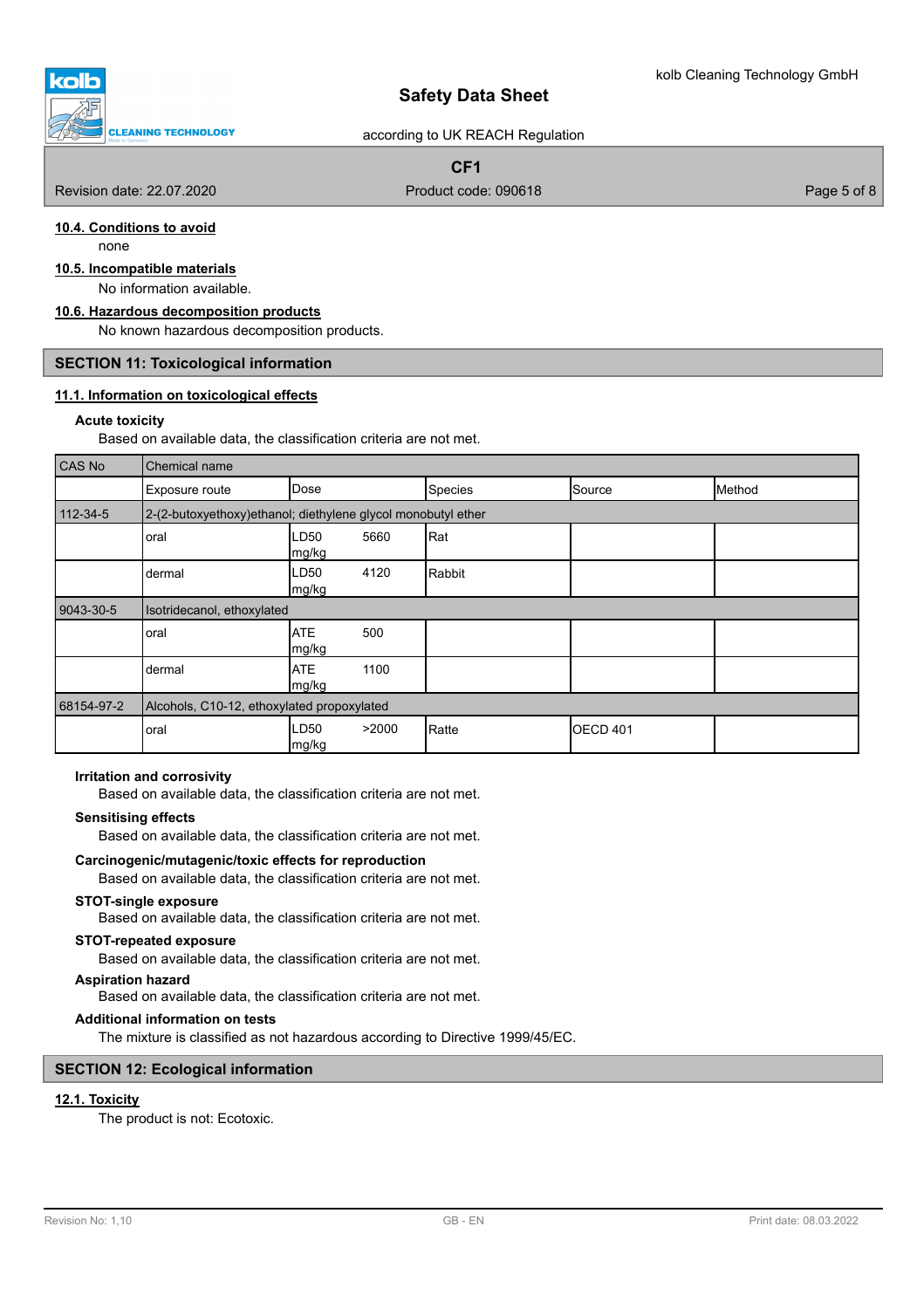

## according to UK REACH Regulation

# **CF1**

Revision date: 22.07.2020 **Product code: 090618** Product code: 090618 Page 6 of 8

| CAS No         | Chemical name                              |                                                              |         |                                               |           |        |
|----------------|--------------------------------------------|--------------------------------------------------------------|---------|-----------------------------------------------|-----------|--------|
|                | Aquatic toxicity                           | Dose                                                         |         | $[h]   [d]$ Species                           | Source    | Method |
| $112 - 34 - 5$ |                                            | 2-(2-butoxyethoxy)ethanol; diethylene glycol monobutyl ether |         |                                               |           |        |
|                | Acute algae toxicity                       | ErC50<br>mg/l                                                | >100    | Scenedesmus sp.                               |           |        |
|                | Acute crustacea toxicity                   | EC <sub>50</sub><br>mg/l                                     | >100    | 48 h Daphnia magna                            |           |        |
| 68154-97-2     | Alcohols, C10-12, ethoxylated propoxylated |                                                              |         |                                               |           |        |
|                | Acute algae toxicity                       | ErC50<br>mg/l                                                | $>1-10$ | 72 hIDesmodesmus<br>subspicatus<br>(Grünalge) | OECD 201  |        |
|                | Acute crustacea toxicity                   | <b>EC50</b><br>mg/l                                          | $>1-10$ | 48 h Daphnia magna<br>(Großer Wasserfloh)     | OECD 202  |        |
|                | Acute bacteria toxicity                    | (EC50<br>mg/l)                                               | >10000  | 0 hIPseudomonas<br>subspicatus<br>(Grünalge)  | ISO 10712 |        |

# **12.2. Persistence and degradability**

The product has not been tested.

| CAS No     | Chemical name                              |       |    |               |
|------------|--------------------------------------------|-------|----|---------------|
|            | Method                                     | Value |    | Source        |
|            | <b>I</b> Evaluation                        |       |    |               |
| 68154-97-2 | Alcohols, C10-12, ethoxylated propoxylated |       |    |               |
|            |                                            | >70%  | 28 | OECD TG 301 A |
|            | leicht biologisch abbaubar                 |       |    |               |
|            |                                            | >60%  | 28 | OECD TG 301 B |
|            | leicht biologisch abbaubar                 |       |    |               |

# **12.3. Bioaccumulative potential**

The product has not been tested.

# **Partition coefficient n-octanol/water**

| CAS No   | Chemical name                                                | Log Pow             |
|----------|--------------------------------------------------------------|---------------------|
| 112-34-5 | 2-(2-butoxyethoxy)ethanol; diethylene glycol monobutyl ether | $0.56(25^{\circ}C)$ |

# **12.4. Mobility in soil**

The product has not been tested.

# **12.5. Results of PBT and vPvB assessment**

The product has not been tested.

# **12.6. Other adverse effects**

No information available.

# **Further information**

Do not allow to enter into surface water or drains. Do not allow to enter into soil/subsoil.

# **SECTION 13: Disposal considerations**

## **13.1. Waste treatment methods**

# **Disposal recommendations**

Do not allow to enter into surface water or drains. Do not allow to enter into soil/subsoil. Dispose of waste according to applicable legislation.

# **List of Wastes Code - residues/unused products**

070699 WASTES FROM ORGANIC CHEMICAL PROCESSES; wastes from the MFSU of fats, grease, soaps, detergents, disinfectants and cosmetics; wastes not otherwise specified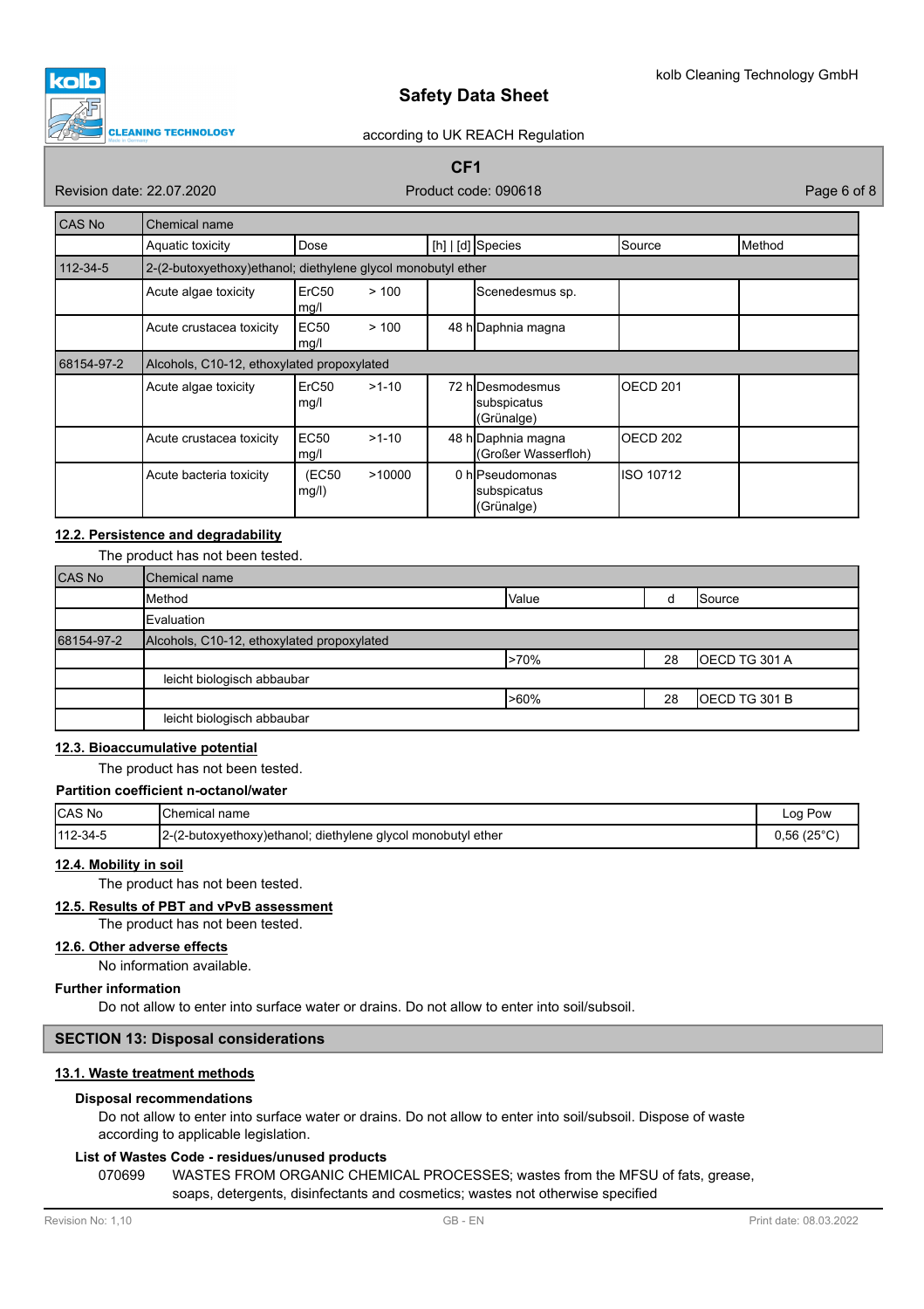

according to UK REACH Regulation

# **CF1**

Revision date: 22.07.2020 **Product code: 090618** Product code: 090618 Page 7 of 8

**Contaminated packaging**

Non-contaminated packages may be recycled. Handle contaminated packages in the same way as the substance itself.

# **SECTION 14: Transport information**

| Land transport (ADR/RID)                                                                    |                                                                                                                        |
|---------------------------------------------------------------------------------------------|------------------------------------------------------------------------------------------------------------------------|
| 14.1. UN number:                                                                            | No dangerous good in sense of this transport regulation. No dangerous<br>good in sense of these transport regulations. |
| 14.2. UN proper shipping name:                                                              | No dangerous good in sense of these transport regulations.                                                             |
| 14.3. Transport hazard class(es):                                                           | No dangerous good in sense of this transport regulation.                                                               |
| 14.4. Packing group:                                                                        | No dangerous good in sense of this transport regulation.                                                               |
| Inland waterways transport (ADN)                                                            |                                                                                                                        |
| 14.1. UN number:                                                                            | No dangerous good in sense of this transport regulation.                                                               |
| 14.2. UN proper shipping name:                                                              | No dangerous good in sense of these transport regulations.                                                             |
| 14.3. Transport hazard class(es):                                                           | No dangerous good in sense of this transport regulation.                                                               |
| 14.4. Packing group:                                                                        | No dangerous good in sense of this transport regulation.                                                               |
| <b>Marine transport (IMDG)</b>                                                              |                                                                                                                        |
| 14.1. UN number:                                                                            | No dangerous good in sense of this transport regulation.                                                               |
| 14.2. UN proper shipping name:                                                              | No dangerous good in sense of these transport regulations.                                                             |
| 14.3. Transport hazard class(es):                                                           | No dangerous good in sense of this transport regulation.                                                               |
| 14.4. Packing group:                                                                        | No dangerous good in sense of this transport regulation.                                                               |
| Air transport (ICAO-TI/IATA-DGR)                                                            |                                                                                                                        |
| 14.1. UN number:                                                                            | No dangerous good in sense of this transport regulation.                                                               |
| 14.2. UN proper shipping name:                                                              | No dangerous good in sense of these transport regulations.                                                             |
| 14.3. Transport hazard class(es):                                                           | No dangerous good in sense of this transport regulation.                                                               |
| 14.4. Packing group:                                                                        | No dangerous good in sense of this transport regulation.                                                               |
| 14.5. Environmental hazards                                                                 |                                                                                                                        |
| ENVIRONMENTALLY HAZARDOUS:                                                                  | No                                                                                                                     |
| 14.6. Special precautions for user<br>No information available.                             |                                                                                                                        |
| 14.7. Transport in bulk according to Annex II of Marpol and the IBC Code<br>not applicable  |                                                                                                                        |
| <b>SECTION 15: Regulatory information</b>                                                   |                                                                                                                        |
|                                                                                             | 15.1. Safety, health and environmental regulations/legislation specific for the substance or mixture                   |
| EU regulatory information<br>Restrictions on use (REACH, annex XVII):<br>Entry 55, Entry 75 |                                                                                                                        |
| 2010/75/EU (VOC):                                                                           | $0,9\%$ (9,234 g/l)                                                                                                    |
| 2004/42/EC (VOC):                                                                           | 9,23 % (9,234 g/l)                                                                                                     |
| <b>Additional information</b>                                                               |                                                                                                                        |

To follow: 850/2004/EC, 79/117/EEC, 689/2008/EC VOC value 9,234 g/L

# **National regulatory information**

Water hazard class (D): 2 - obviously hazardous to water